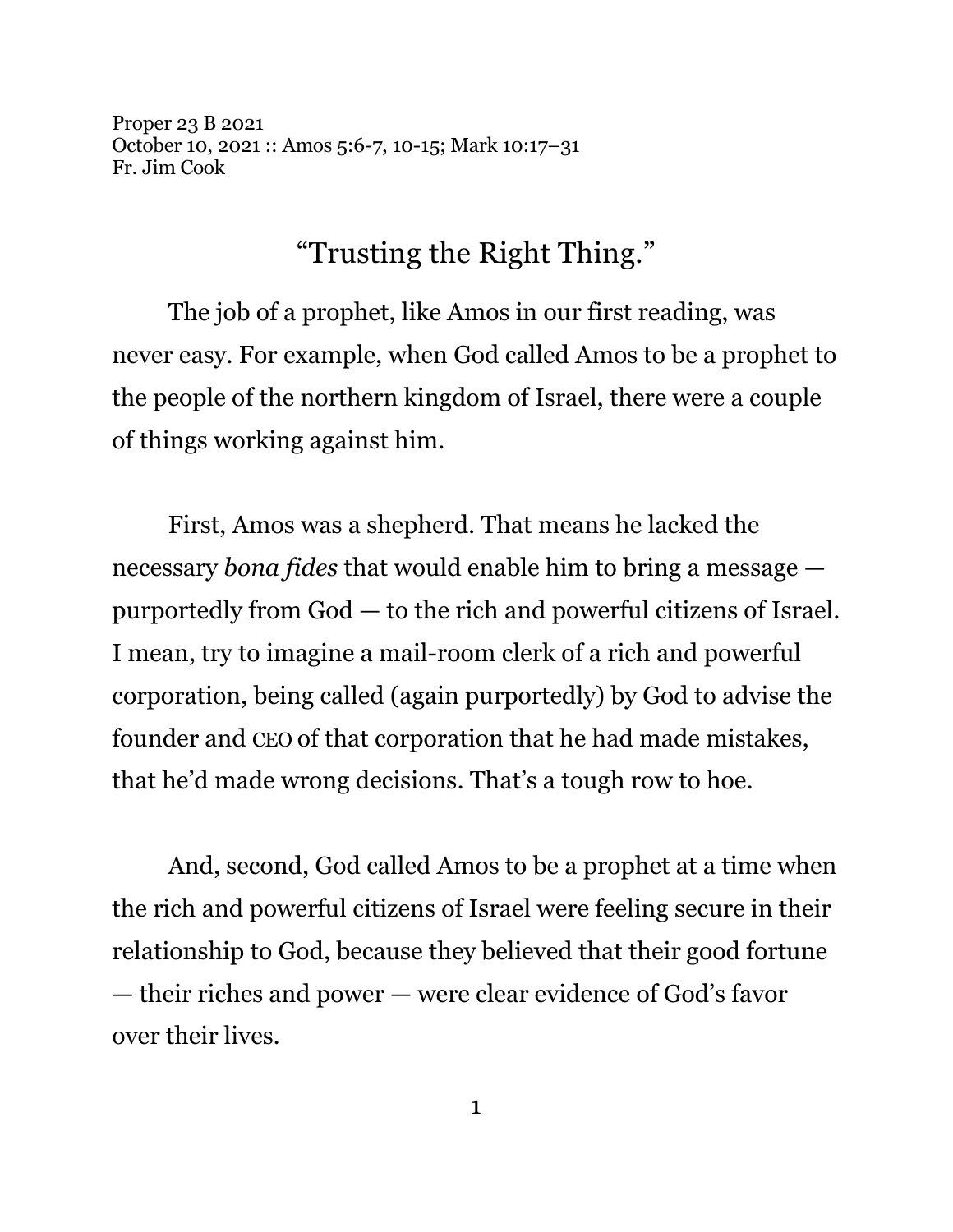But it's into that setting that Amos is called to go. And his unhappy task is to try to persuade some very comfortable, and very self-assured people, that they were mistaken. That the conclusions they were drawing from their prosperity were wrong. And when things are going really well for a group of people, it's hard to convince them that they need to change the direction of their lives. But this is precisely what Amos had to do.

Now, there are many themes woven throughout the Old Testament, but the most important may be that of God's covenant with his people. And the basis of that covenant was this: The people were to conform to a certain standard of behavior, as described in the Ten Commandments. And by living according to the Commandments, they would be able to form a society whose foundation was equity, generosity, justice, and righteousness. (And, in case there was any doubt, this is precisely what Jesus was referencing when he later talked about the kingdom of God). And God's role in that covenant was to be always present with his people, to help them to live according to the Commandments, and help them achieve an abundant life. To help them, in other words, to establish the kingdom of God on earth.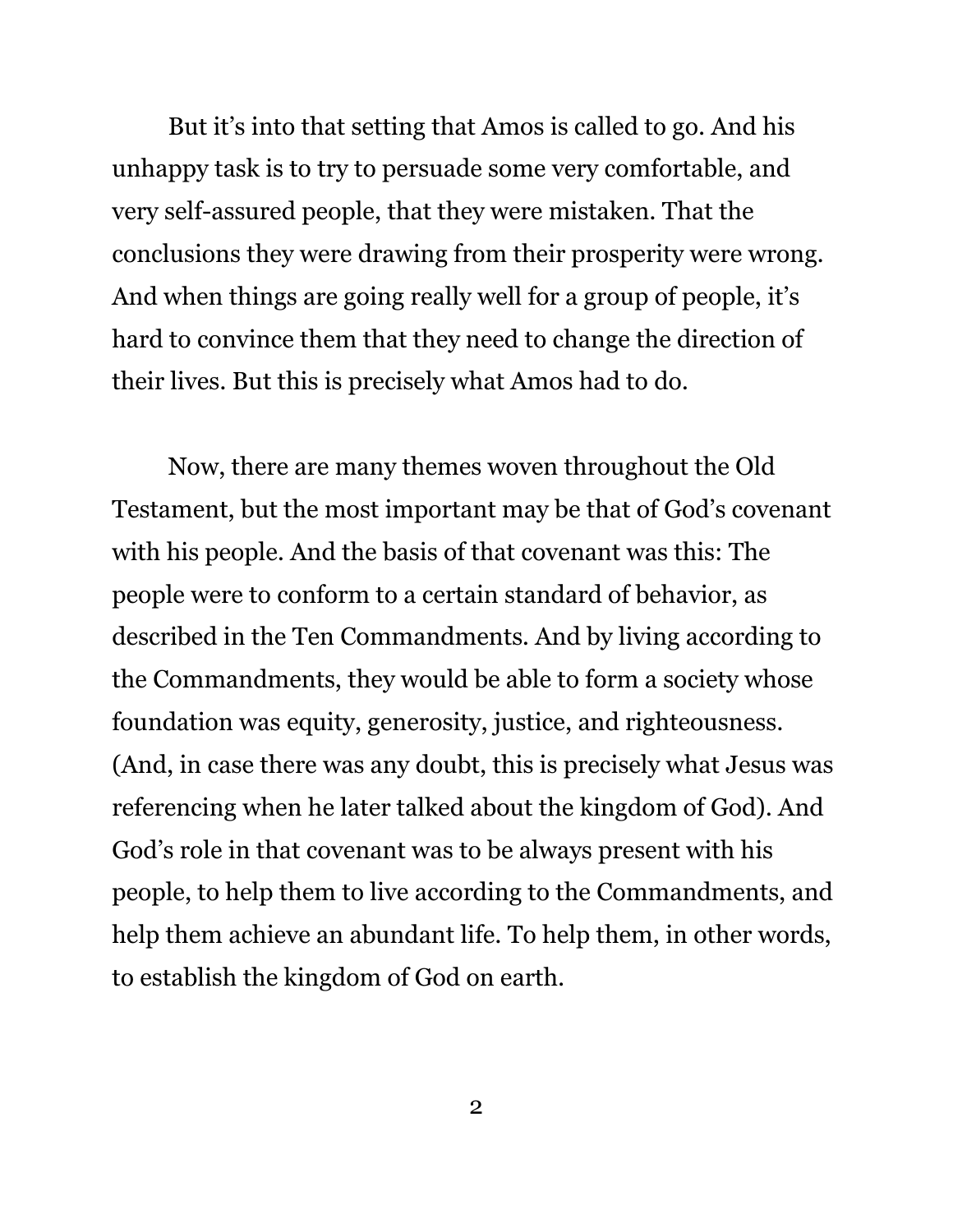Now, we need to remember that a covenant is *not* a contract. A contract is: If you paint my house, I will pay you a certain amount of money. In a contract, one action is contingent upon another action. If you *don't* paint my house, you *don't* get paid. A covenant, however, is a pledge, a promise. And in God's covenant with his people, God's pledge is unconditional; that is, he will do what he promised, regardless of what his people do, or don't do.

Now, if I were a really cynical person — which I can be sometimes, but I'm not now  $-$  I would say that God got the short end of that covenantal stick. Because the Old Testament is full of examples of the people of Israel, time and time again, not holding up their end of the covenant. And when that happened, God would send a messenger — like the prophet Amos — to alert the people to the fact that they were on the wrong track, and to invite and encourage them back into the covenant; back to what they originally promised.

But here's the thing: Over time, the people of Israel somehow began to reinterpret their covenant with God as a contract. That is, they began to believe that if they conformed to God's standards of behavior, that God would respond to their obedience, and bless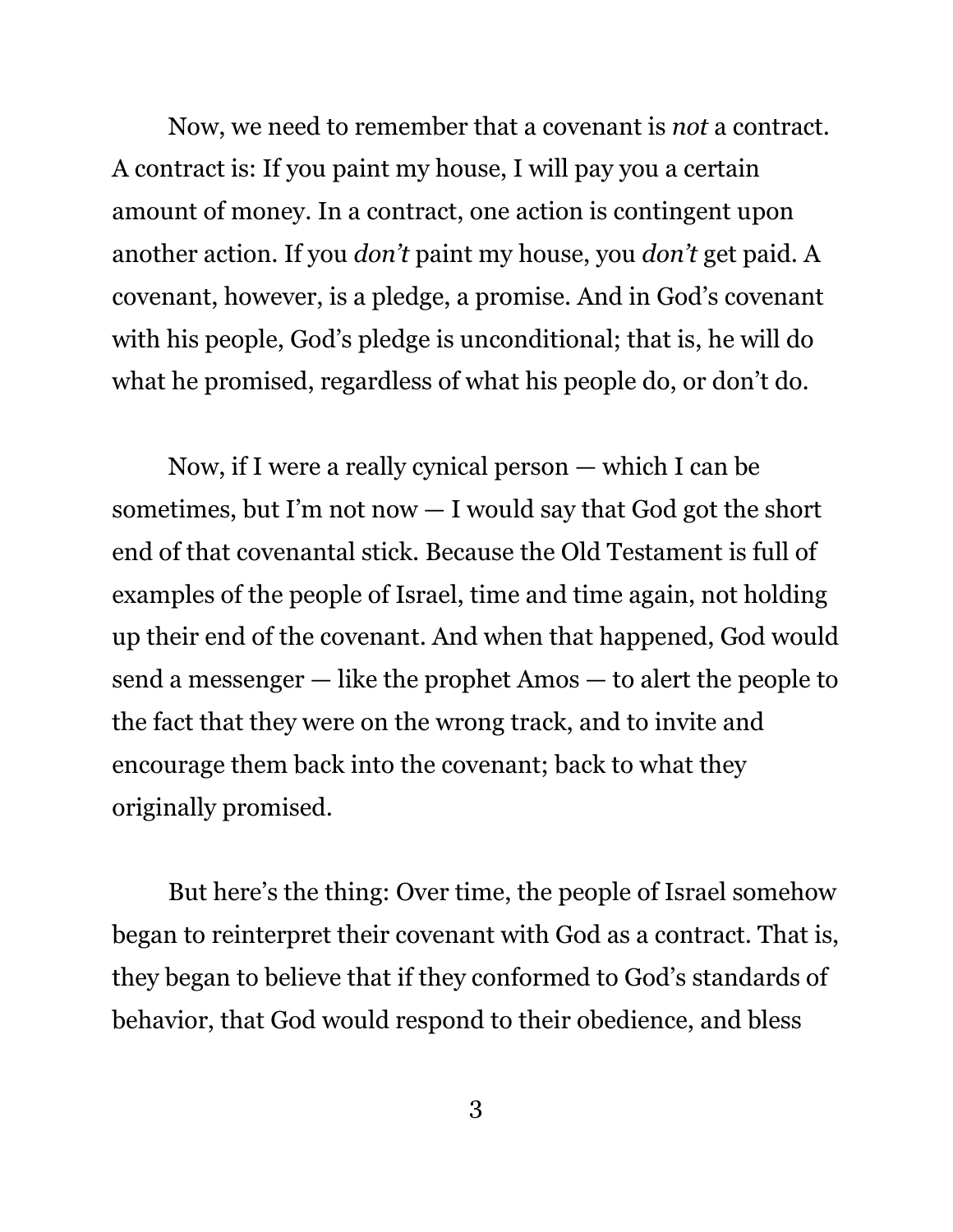them with abundance and peace. The other side of that coin, however, was the belief that if they were disobedient, God would punish them.

And so, Amos is called by God to talk to a prosperous and secure people. He is called to proclaim a message, to a people who believe they're *already* doing what God wants them to be doing. And the message Amos is to declare is that, regardless of their good fortune — despite the fact that they are building "houses of hewn stone" and planting "pleasant vineyards" — that they will not be able to enjoy the fruits of their good fortune for very much longer. And why is this? Because their good fortune was gained at the expense of the poor, and weak, and vulnerable.

"Because you trample on the poor," Amos tells them, "and take from them levies of grain," you will not live in those fine homes you've built, nor will you drink the wine from the beautiful vineyards you've planted. And why is that? Well, it's *not* because God is going to punish them. Rather, it's because — *and this is a foundational truth about human societies* — it's because a society that allows people to become rich and powerful, on the backs of the poor and weak, is a society that will not long stand.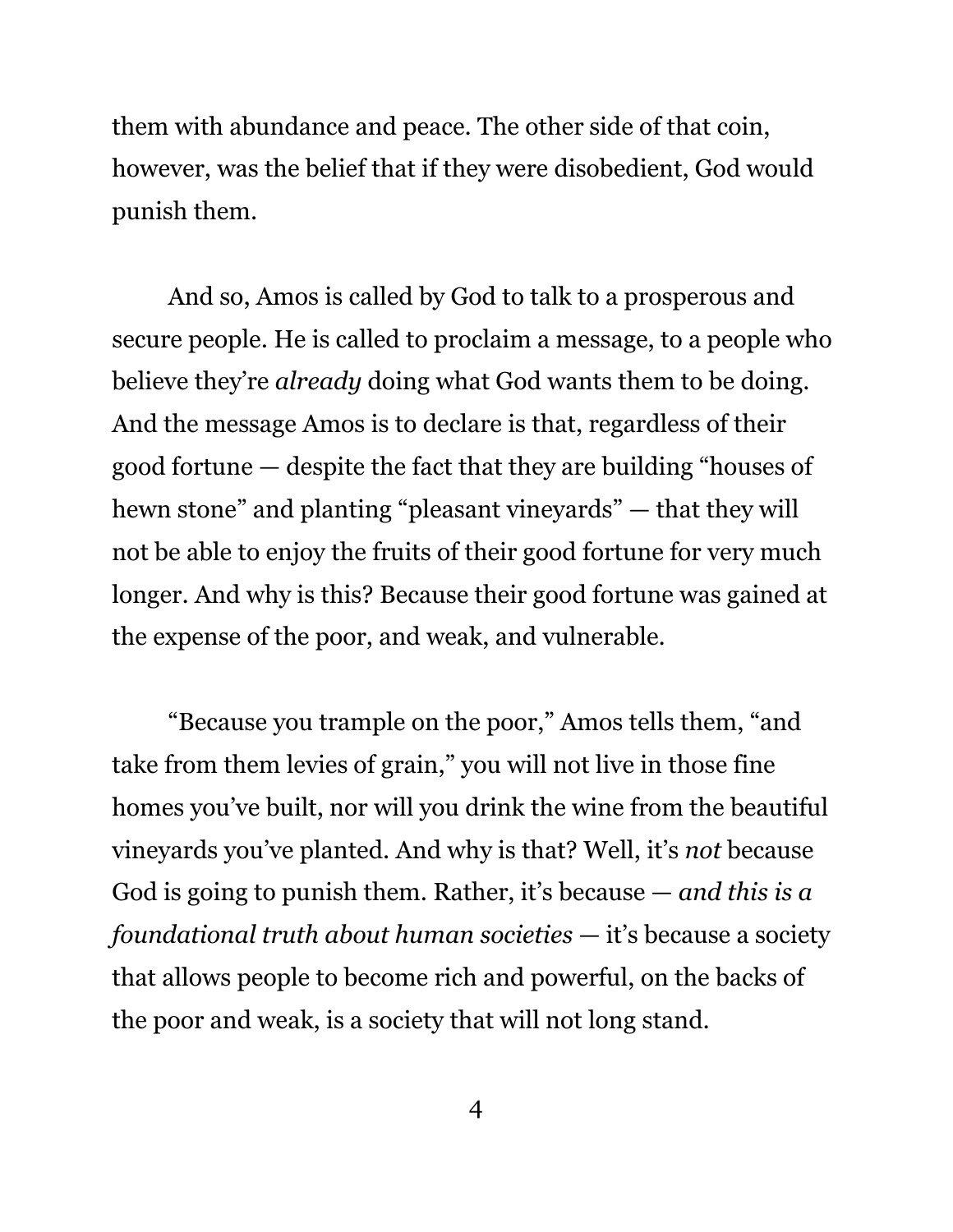And this is the message that the unfortunate Amos was tasked to deliver to the very comfortable, and very confident, and very self-assured citizens of the northern kingdom of Israel.

Which brings us to the reading from Mark's gospel. There, a rich man comes to Jesus and asks him, "Good Teacher, what must I do to inherit eternal life?" After brushing aside the man's obvious flattery, Jesus reminds him of the last six commandments — don't commit murder, don't commit adultery, don't steal, don't give false testimony, don't defraud, honor parents. And immediately the man says, "I have kept all these since my youth."

Now, an endearing aspect of this story is the fact that Jesus looked at that man and "loved him." Because standing before Jesus was a man who was well-intentioned, and eager to do what was right, but who was sadly misinformed as to what the right thing was. "You lack one thing," Jesus says to the rich young man. "Go, sell what you own, and give the money to the poor, and you will have treasure in heaven; then come, follow me."

Now, there are many ways we can interpret this, but in the light of Amos' prophetic words, let's consider the following. This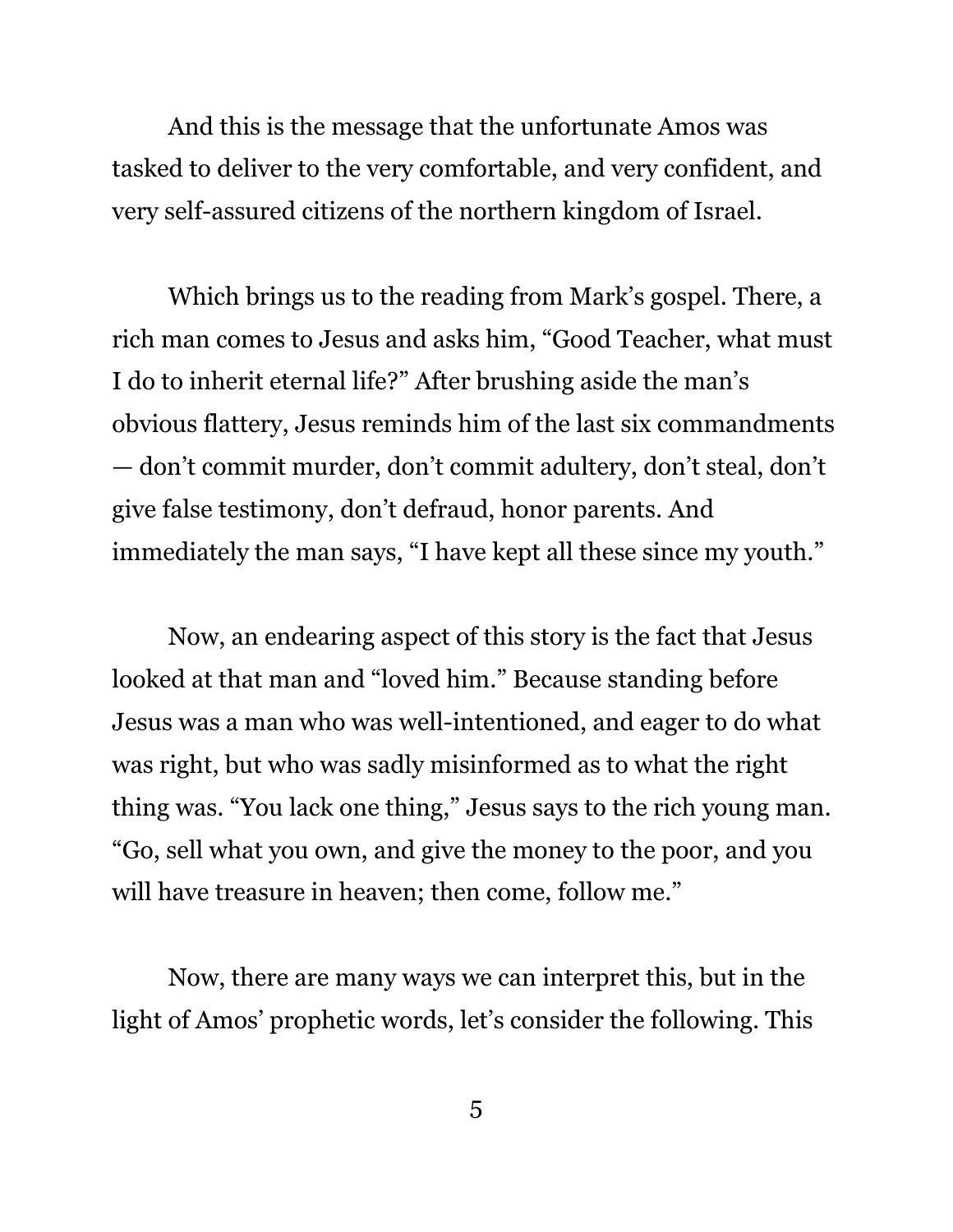rich (and, therefor, powerful) man had all the outward signs of what his culture believed was evidence of God's favor. However, he was living under the misconception that his relationship with God was a contractual relationship, rather than a covenant relationship. That is, he must be a good man because he has all these good things. And so, Jesus is trying to bring that man back to a place where his relationship with God is based upon a covenant. Jesus is trying to take that man to a place where he actually looks to God's *promise* and *pledge* — and not to his possessions — for his peace and security. Jesus is trying to take that man to a place where he understands that God's favor can't be acquired by human effort; to understand that God's favor is a gift, pure and simple.

But old habits are hard to break, and when the rich man heard the advice of Jesus, he went away, sad and grieving. He was afraid to give up all of the *things* that made him feel secure. He was afraid to give away all those things that made him *think* that he was acceptable to God. He was afraid, in short, to trust in the promises of God. His faith, in other words, in the trustworthiness of God, and in the ability of God to meet all his needs, was simply not up to the task.

6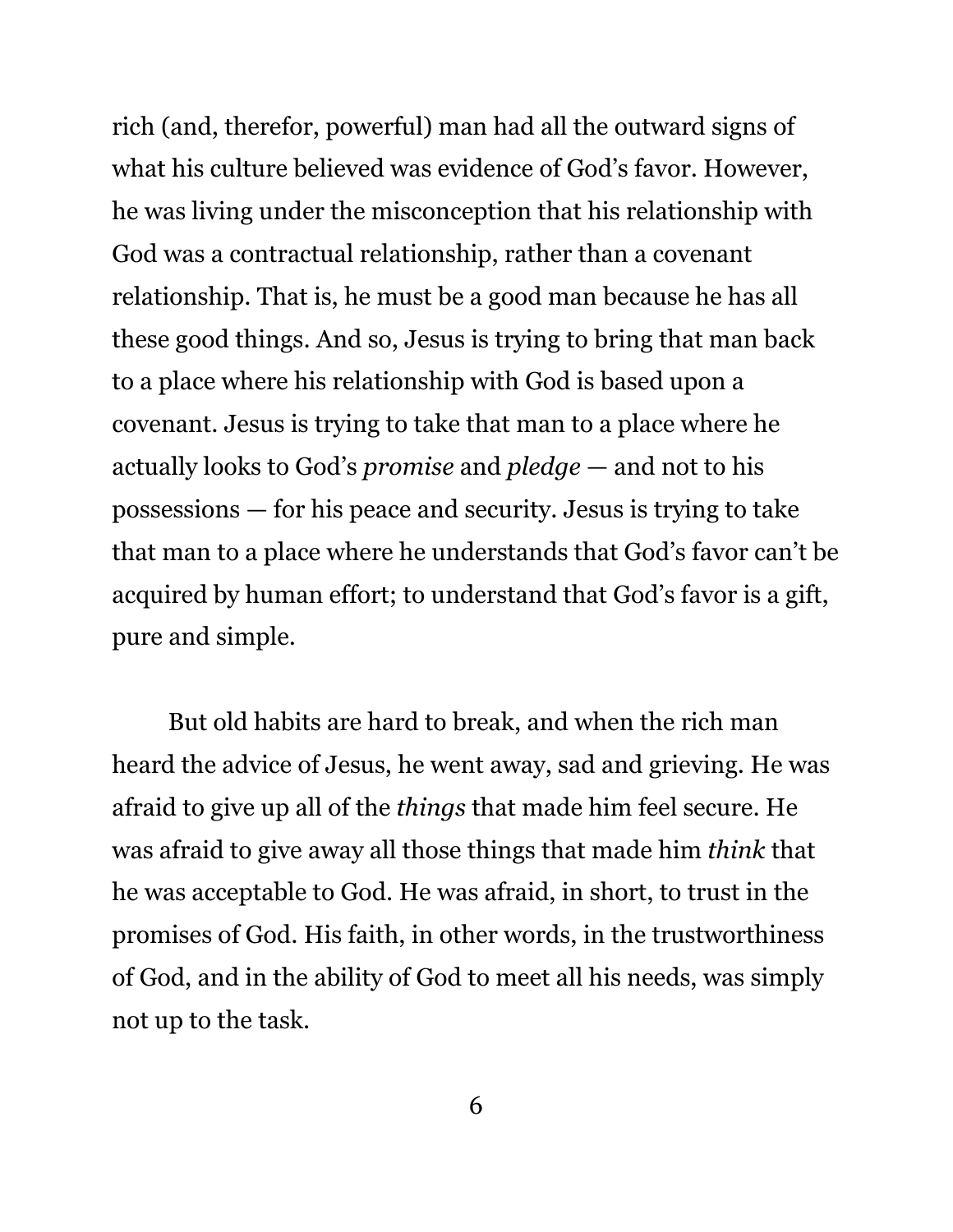"How hard it will be," Jesus then said, "for those who have wealth to enter the kingdom of God!" How hard it is, for people who have learned to trust in *things* as proof of their acceptability to God. How hard it is to believe that we can be welcomed into God's presence, on no other merit other than the fact that we have a pulse and respiration. How hard it is to believe that there isn't *anything* that we must do, or believe, or feel, or proclaim, in order to feel God's embrace.

How hard it is, for those who forget that God did *not* choose the people of Israel, because they were the most exceptional among all the other cultures; He chose them because they were the *least* exceptional. How hard it is, for those who forget that Jesus did not die for the righteous; He died for all of us, even when we were still in the muck of our sinfulness and selfishness. How hard it is, for those who forget that God gave us his favor for no other reason than love. God looked upon the people of Israel and he loved them. God in Christ looked at that rich man and he loved him. And God looks at each of us, and God loves us. We are loved for no other reason other than the fact that God is love.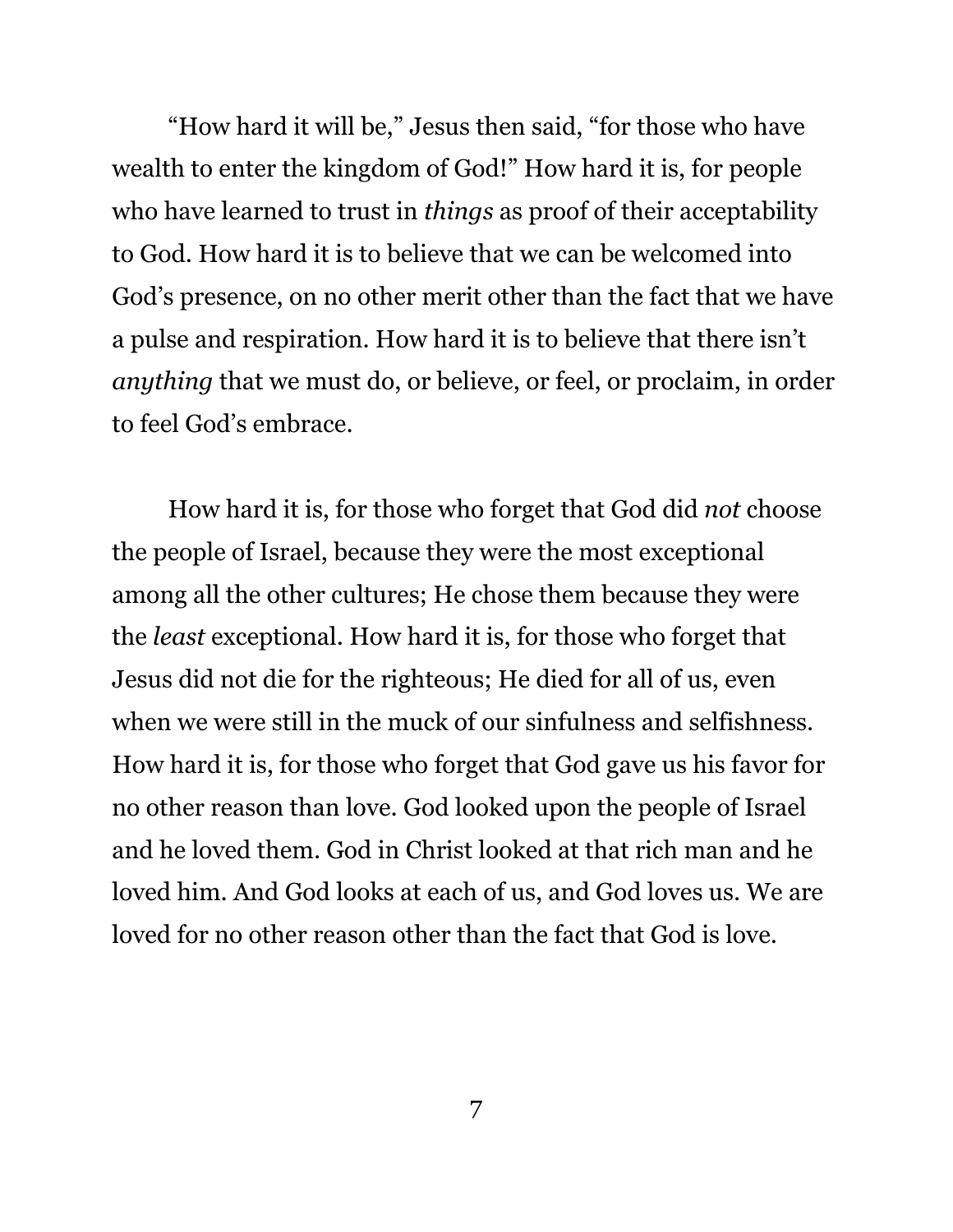How hard it is, to believe that we are loved, and more, that we are lovable. How hard it is, to believe that there is nothing that we need to do earn God's favor; to earn God's smile upon our lives; to earn, at the last day, the divine pronouncement, "Well done, thou good and faithful servant."

When I became a father, and I held my child in my arms, I discovered within me a love that surprised me. I loved her so much. And yet, she had done nothing to engender that tremendous love I felt for her. She was a baby; she required constant attention. It's hard work to be a parent. And yet I loved her so much. I'd do anything for her. I'd go to any length to keep her safe; to keep her from harm.

And then, one day, this thought occurred to me: that God's love for humanity looks a lot like a parent's love for their children. Except that God's love is a gazillion times bigger. And anything a mom or dad is willing to do for their children, God is willing to do so much more. And not because we've done anything to earn it or deserve it, but simply because it's in God's nature and character to love us.

8